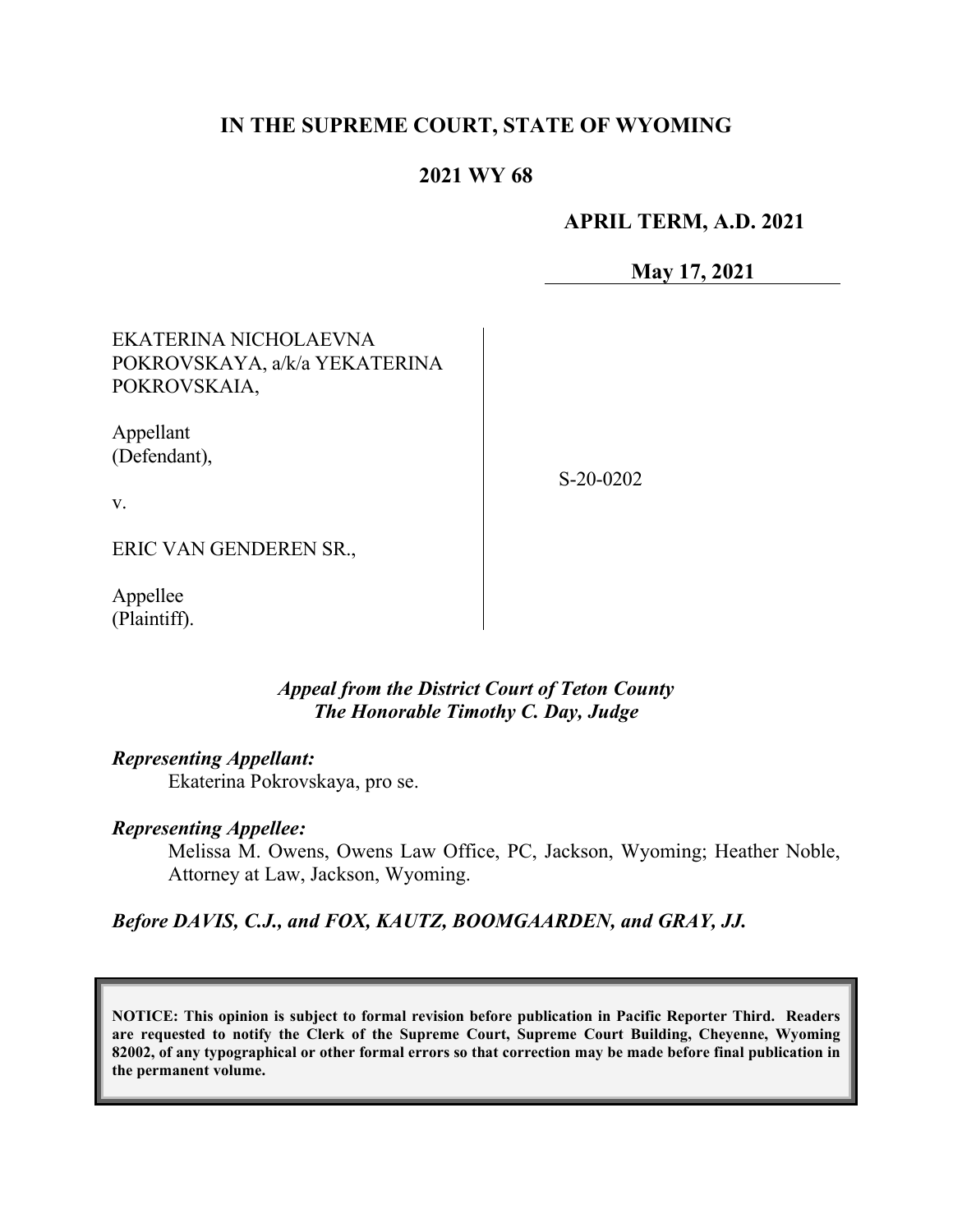#### **GRAY, Justice.**

[¶1] Ekaterina Nicholaevna Pokrovskaya (Mother) and Eric Van Genderen Sr. (Father) divorced in Teton County, Wyoming. The district court awarded Father custody of the parties' minor child subject to Mother's specified visitation. Mother resided in Russia and continues to live there. Father and the minor child moved from Teton County and live in Bahrain. Mother filed a petition to modify custody and visitation. Father moved to dismiss, citing inconvenient forum. Shortly thereafter, Mother also filed a motion for an order to show cause. The district court granted Father's motion as to the modification petition and also dismissed the show cause motion, applying the Uniform Child Custody Jurisdiction and Enforcement Act (UCCJEA) and the common law doctrine of forum non conveniens. Mother appeals only the dismissal of the motion for an order to show cause. We affirm.

#### *ISSUE*

[¶2] Mother raises four issues. [1](#page-1-0) We consolidate and rephrase these into a single dispositive issue:

> Did the district court abuse its discretion when it dismissed Mother's motion for an order to show cause?

#### *FACTS*

[¶3] Mother and Father married in 1992. Their only child was born in 2008. In 2016, the parties stipulated to a divorce decree in Teton County. At the time of the divorce, Mother lived in Russia, and Father lived in Teton County with the child. Father received

<span id="page-1-0"></span><sup>&</sup>lt;sup>1</sup> Mother's issues are:

<sup>1.</sup> Whether the trial court erred when it dismissed Appellant's Motion for an Order to Show Cause on the grounds that WY was no longer the home state of the child, and the parties vacated the state, given no modification of the parties Divorce Decree and Agreement had been entered.

<sup>2.</sup> Whether the trial court erred when it dismissed Appellant's Motion for an Order to Show Cause on the grounds of inconvenient forum provided for in Wyo. Stat. [Ann.] § 20-5-307.

<sup>3.</sup> Whether the trial court erred when it dismissed Appellant's Motion for an Order to Show Cause on the grounds of common law forum nonconvenience.

<sup>4.</sup> Whether the trial court erred in concluding: a) its orders would be unenforceable over international borders; and b) lack of powers to enforce its orders overseas precludes the court from enforcing it altogether?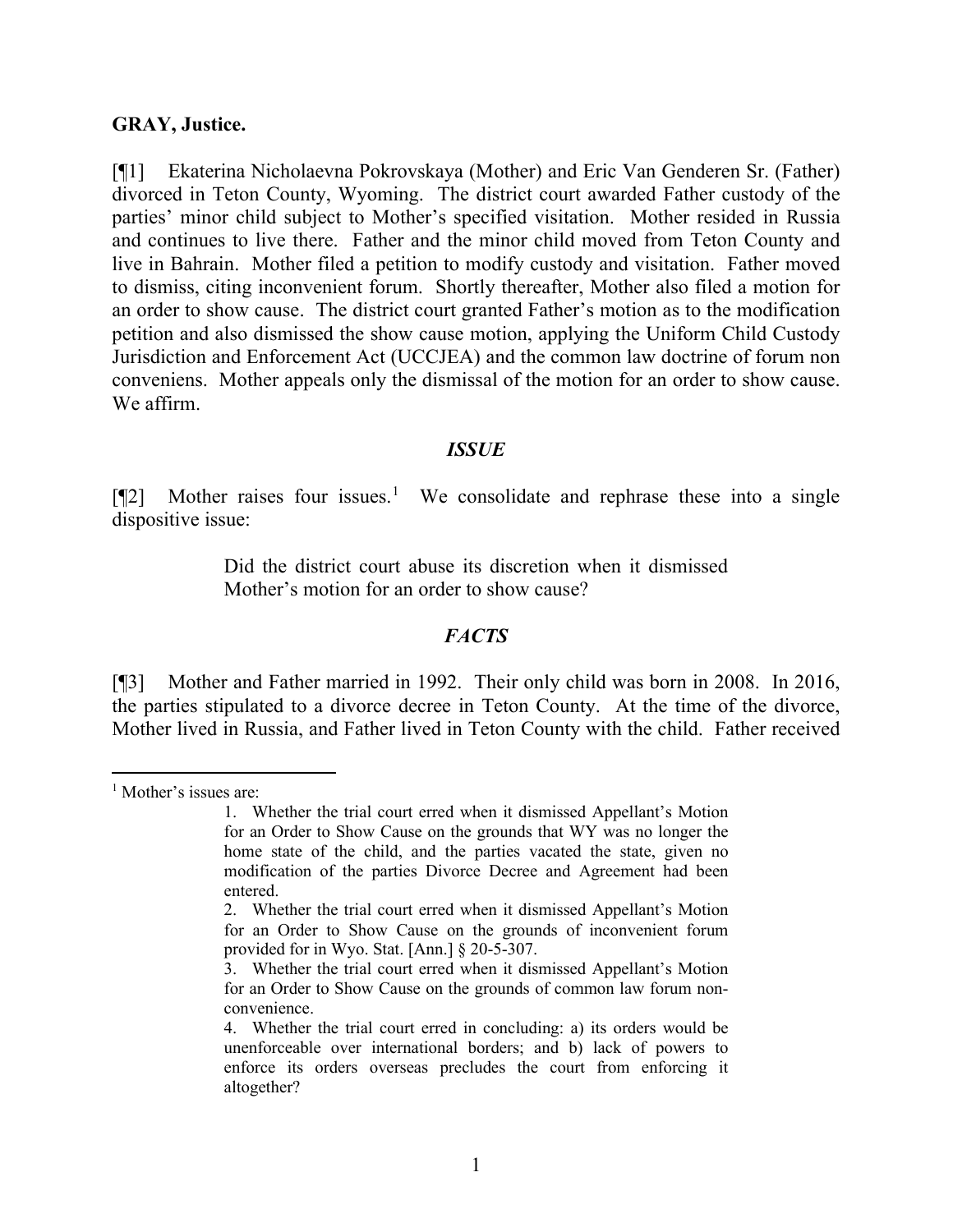custody of the child subject to Mother's visitation of ten days each month. Father and the child moved to Russia in 2018, spent the summer of 2019 in Morocco, and then moved to Bahrain, where they currently reside. Mother remains in Russia.

[¶4] In November 2019, Mother filed a modification petition in Teton County on the grounds that Father had frustrated her visitation rights and otherwise alienated the child from her. Father moved to dismiss the modification petition, arguing that Wyoming was no longer a convenient forum. In February 2020, Father filed a parallel custody proceeding in Bahrain. The Bahrain court stayed the proceeding awaiting a decision from the district court in Teton County on whether or not it would decline jurisdiction. In April 2020, Mother filed a show cause motion, asking that Father be required to appear in court and explain why he should not be held in contempt of court. This motion also claimed frustration of her visitation and alienation of the child, as raised in her petition to modify.

[¶5] After supplemental briefing and an evidentiary hearing, the district court found it was an inconvenient forum. It dismissed the modification petition and the show cause motion. [2](#page-2-0)

[¶6] Mother appeals, pro se, challenging the dismissal of the show cause motion.

# *STANDARD OF REVIEW*

[¶7] In child custody proceedings, "the determination of whether to exercise jurisdiction or to defer to the courts of another state is reviewed for an abuse of discretion." *Symington v. Symington*, 2007 WY 154, ¶ 7, 167 P.3d 658, 659 (Wyo. 2007) (quoting *Steele v. Neeman*, 6 P.3d 649, 653 (Wyo. 2000)); *Saunders v. Saunders*, 2019 WY 82, ¶ 10, 445 P.3d 991, 996 (Wyo. 2019); *Ritter v. Ritter*, 989 P.2d 109, 111 (Wyo. 1999). Judicial discretion is sound judgment, based on objective criteria, and exercised with regard to what is right in the circumstances. *Saunders*, *¶* 10, 445 P.3d at 996 (quoting *Burnham v. Coffinberry*, 2003 WY 109, ¶ 5, 76 P.3d 296, 298 (Wyo. 2003)). "If the record includes sufficient evidence to support the district court's exercise of discretion, we will defer to that court and affirm its decision" on inconvenient forum. *Symington*, ¶ 7, 167 P.3d at 659.

## *DISCUSSION*

<span id="page-2-0"></span><sup>&</sup>lt;sup>2</sup> The district court recognized that where a court determines it is an inconvenient forum, Wyo. Stat. Ann. § 20-5-307(c) requires a stay of the proceedings on condition the child custody matter be promptly commenced in another designated forum. It concluded no stay was required because a modification action was pending in Bahrain.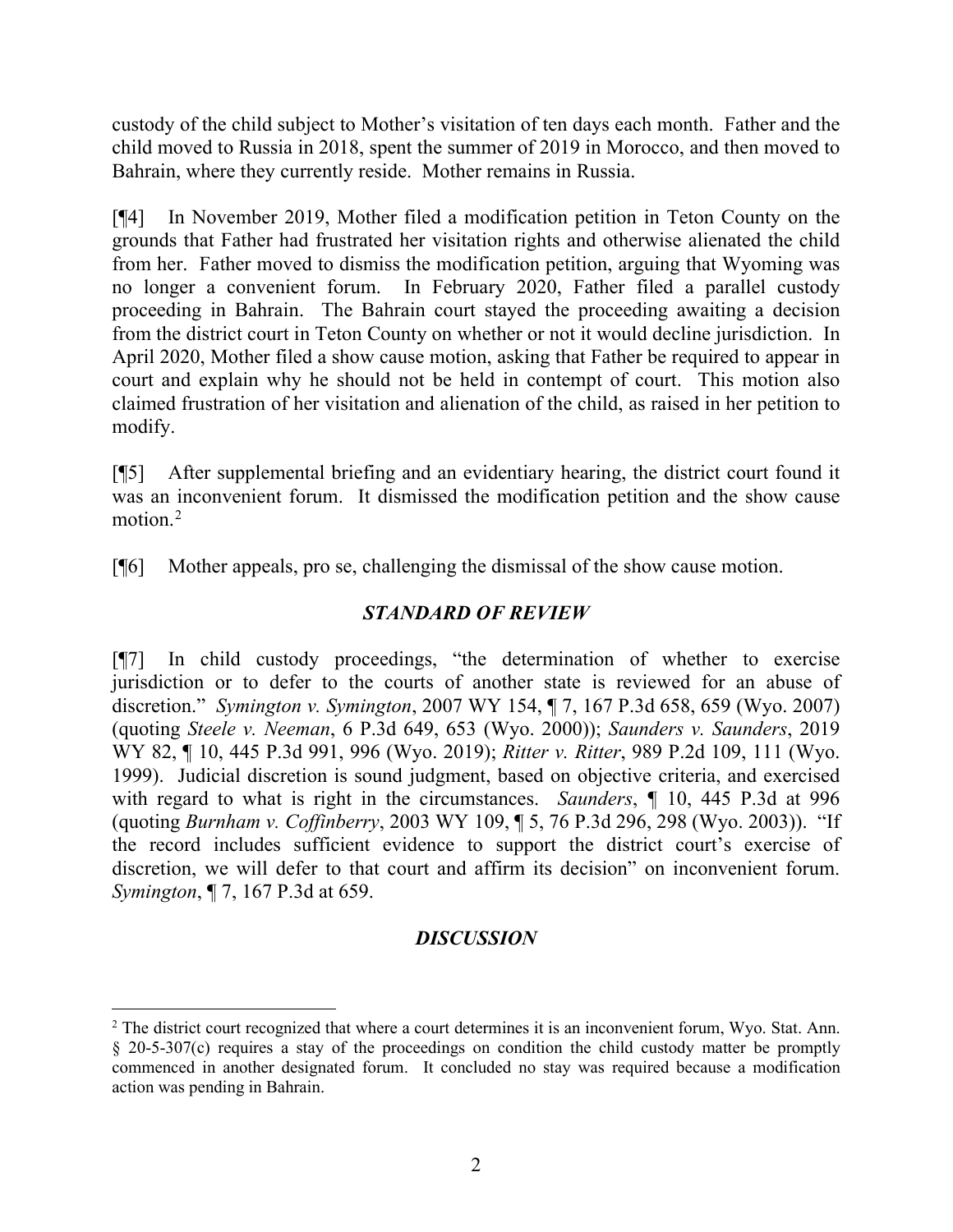[¶8] Generally, courts have continuing jurisdiction over child custody and visitation cases. The UCCJEA and the doctrine of forum non conveniens allow courts to decline continuing jurisdiction under certain circumstances.

# **A. Forum Non Conveniens and the UCCJEA**

[¶9] Forum non conveniens is a common law doctrine that allows a court with jurisdiction to dismiss a case because the parties and justice would be better served if the case were brought elsewhere. 20 Am. Jur. 2d *Courts* § 109 (2015); *Saunders*, ¶ 21, 445 P.3d at 998. The doctrine is discretionary and provides that even though a court has jurisdiction, it may decline to entertain the suit if it finds that it is an inconvenient forum, and a more appropriate forum is available. *Saunders*, ¶ 21, 445 P.3d at 998.

[¶10] The UCCJEA, adopted by Wyoming in 2005 and codified at Wyo. Stat. Ann. §§ 20-5-201 through -502, is a jurisdictional statute governing child custody disputes. *In re NC*, 2013 WY 2, ¶ 25, 294 P.3d 866, 873 (Wyo. 2013); Wyo. Stat. Ann. § 20-5-201.[3](#page-3-0) It codifies both the common law doctrine of forum non conveniens as it relates to child custody and the court's continuing subject matter jurisdiction to enforce or modify its original decrees. Wyo. Stat. Ann. §§ 20-5-307, 20-2-203(a) (LexisNexis 2019).

[¶11] The UCCJEA permits the court to decline jurisdiction if the forum is inconvenient and another forum is more appropriate. Wyo. Stat. Ann. § 20-5-307(a). Before declining jurisdiction, a court must allow the parties to submit information on which forum might be the more convenient, and it must consider all relevant factors identified in Wyo. Stat. Ann. § 20-5-307(b). The statutory factors are:

> (i) Whether domestic violence has occurred and is likely to continue in the future and which state could best protect the parties and the child;

> (ii) The length of time the child has resided outside this state;

> (iii) The distance between the court in this state and the court in the state that would assume jurisdiction;

<span id="page-3-0"></span><sup>&</sup>lt;sup>3</sup> The UCCJEA replaced Wyoming's Uniform Child Custody Jurisdiction Act (UCCJA), which was enacted in 1973. Wyo. Stat. Ann. § 20-5-102 (LexisNexis 2003). "The UCCJA turned out to have exploitable loopholes allowing for concurrent jurisdiction in more than one state, which encouraged jurisdictional competition and conflict and forum shopping." David Carl Minneman, Annotation, *Construction and Operation of Uniform Child Custody Jurisdiction and Enforcement Act*, 100 A.L.R.5th 1 (2002). The UCCJEA attempts to address these problems "by prioritizing home-state jurisdiction and providing for exclusive continuing jurisdiction in the initial decree state." *Id.*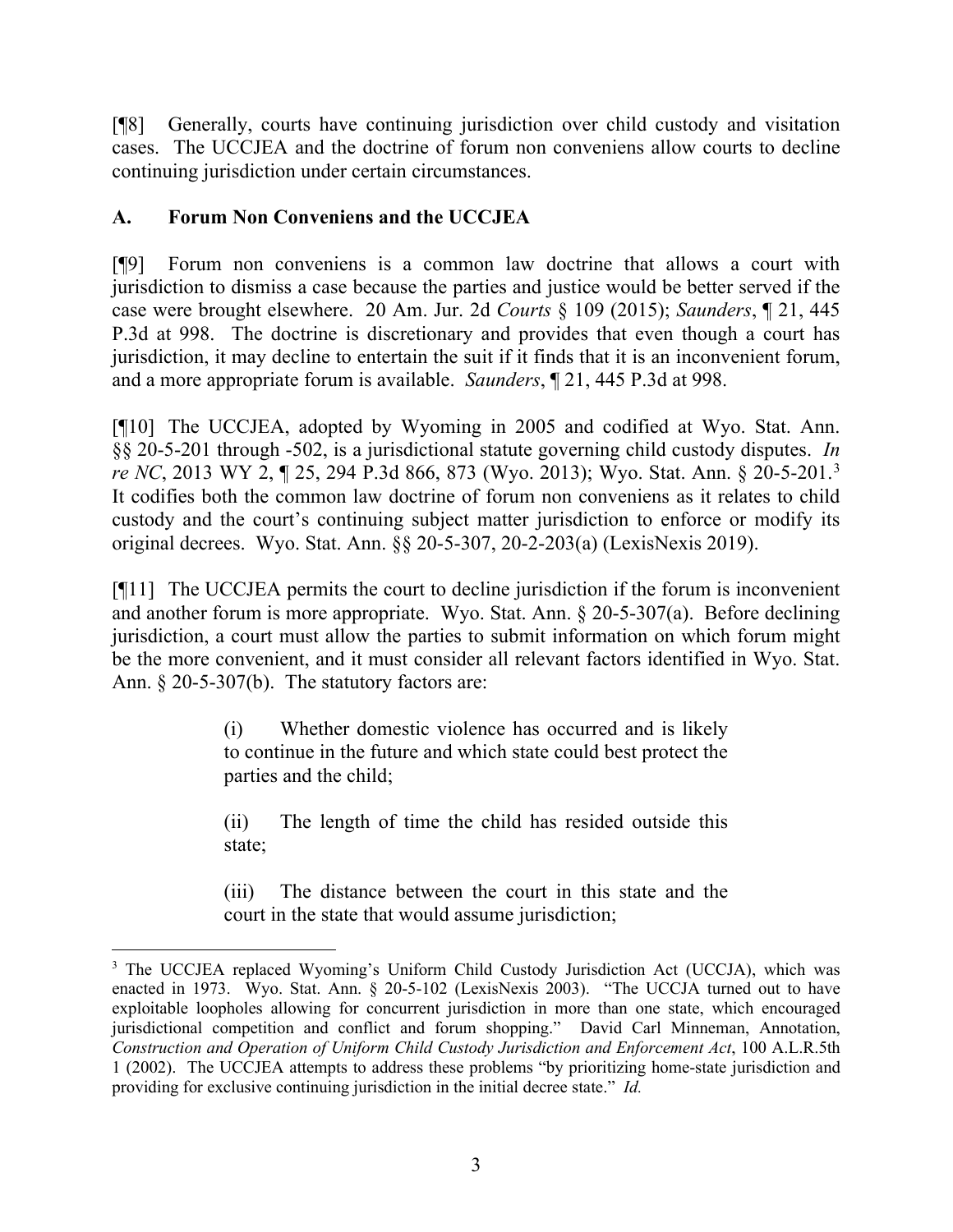(iv) The relative financial circumstances of the parties;

(v) Any agreement of the parties as to which state should assume jurisdiction;

(vi) The nature and location of the evidence required to resolve the pending litigation, including testimony of the child;

(vii) The ability of the court of each state to decide the issue expeditiously and the procedures necessary to present the evidence; and

(viii) The familiarity of the court of each state with the facts and issues in the pending litigation.

Wyo. Stat. Ann. § 20-5-307(b)(i)–(viii) (LexisNexis 2019). This list is not comprehensive, and other relevant factors not contained in the statute also must be considered. *Symington*, ¶ 8, 167 P.3d at 660.

[¶12] Mother argues that an enforcement proceeding brought through a show cause motion is not subject to the UCCJEA. Courts are divided on whether the UCCJEA applies to enforcement actions.<sup>[4](#page-4-0)</sup> See, e.g., In re Marriage of Medill, 40 P.3d 1087, 1096 (Or. Ct. App. 2002) (finding that "a child custody determination[, within the meaning of the UCCJEA,] does not include an order *enforcing* an existing custody determination"); *Ex parte Stouffer*, 214 So. 3d 1192, 1197 (Ala. Civ. App. 2016) (finding Alabama's version of UCCJEA did not apply to enforcement actions but only to modification petitions); *In re Marriage of Pritchett*, 80 P.3d 918 (Colo. Ct. App. 2003) (finding the UCCJEA did not apply to contempt motion where court had already declined to exercise jurisdiction in favor of another forum); *but see Steckler v. Steckler*, 921 So. 2d 740 (Fla. Dist. Ct. App. 2006) (applying UCCJEA inconvenient forum test to motion to enforce visitation and seeking sanctions against mother); *Watson v. Watson*, 724 N.W.2d 24 (Neb. 2006) (applying UCCJEA inconvenient forum factors to Father's contempt motion

<span id="page-4-0"></span><sup>4</sup> Under the UCCJA—the predecessor of the UCCJEA—courts generally held that a contempt proceeding that does not also attempt to modify the original decree was not governed by the UCCJA. Danny R. Veilleux, Annotation, *Applicability of UCCJA or PKPA*, 78 A.L.R.4th 1028 (1990); *Marquiss v. Marquiss*, 837 P.2d 25, 39–40 (Wyo. 1992) ("[w]here no modification is sought or obtained, the courts have consistently held that the UCCJA does not apply to contempt proceedings, generally reasoning that the Uniform Act does not affect a court's inherent power to enforce its own custody order"); *but see Ritter*, 989 P.2d at 113 (applying UCCJA to a contempt proceeding that also requested temporary custody).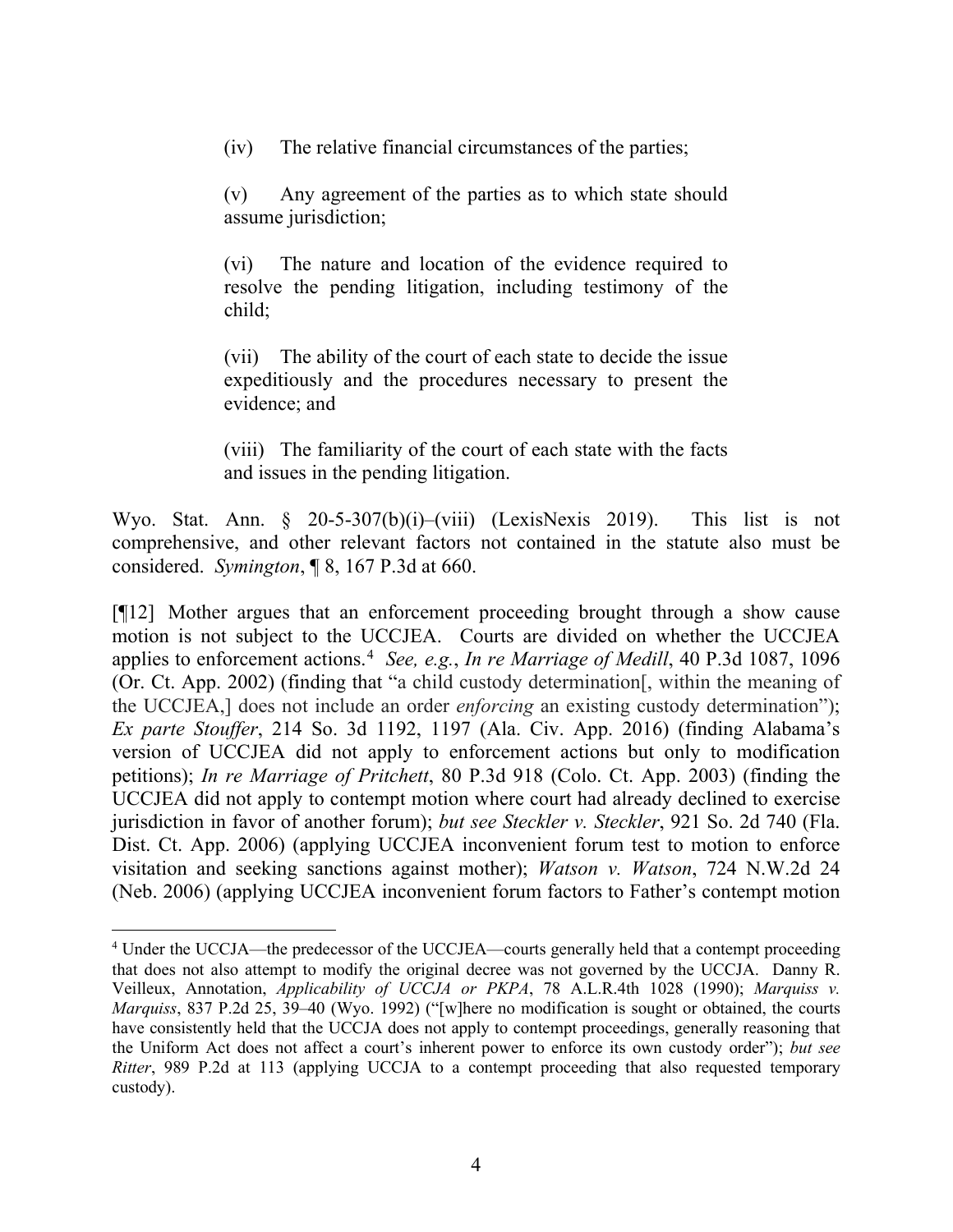and declining jurisdiction); *Wilson v. Beckett*, 236 S.W.3d 527, 531–32 (Ark. Ct. App. 2006) (applying inconvenient forum factors to Father's contempt motion).

[¶13] Wyoming applies the UCCJEA to enforcement proceedings. In *Prickett v. Prickett*, 2007 WY 153, 167 P.3d 661 (Wyo. 2007), the parties divorced in Wyoming. Following the divorce, Mother, who was awarded custody, moved with the children to Nebraska. *Id.* ¶ 3, 167 P.3d at 662. Father remained in Wyoming. The parties stipulated to the registration of the Wyoming divorce decree in Nebraska, and the Nebraska court modified the visitation schedule.<sup>[5](#page-5-0)</sup> *Id.* **¶** 4–5, 167 P.3d at 662–63. Father subsequently moved to enforce child visitation in Wyoming. *Id.* Mother moved to dismiss, arguing the district court lacked subject matter jurisdiction and that it was an inconvenient forum under the UCCJEA. *Id.* The district court applied the UCCJEA and determined it retained exclusive, continuing jurisdiction to enforce its order. *Id.* ¶¶ 8, 14, 167 P.3d at 663, 665. On appeal, we found that the UCCJEA was applicable and affirmed. *Id.* ¶¶ 4, 13–17, 167 P.3d at 662–65.

[¶14] Here, the district court applied both the statute and the common law in arriving at its decision to decline jurisdiction. Because the issue can be resolved under the UCCJEA, we do not address the common law doctrine.

# **B. The District Court Did Not Abuse Its Discretion When It Declined to Exercise Jurisdiction**

[¶15] The district court requested supplemental briefing on the issue of inconvenient forum and held an evidentiary hearing on the issue. Wyo. Stat. Ann. § 20-5-307(a). As an initial matter, we note the parties' designated record contains pleadings and exhibits, but the hearing was not reported and neither party submitted a statement of the evidence or proceedings as permitted by W.R.A.P. 2.05 and 3.03.[6](#page-5-1) "We have cautioned that '[t]he

<span id="page-5-0"></span><sup>5</sup> Nebraska allows foreign custody orders to be registered in Nebraska to ease enforcement of those orders. Neb. Rev. Stat. § 43-1252 (2007). Once registered, the order is enforceable "in the same manner as a determination issued by a court of [Nebraska]." *Id.* The Wyoming district court properly recognized the distinction between Mr. Prickett consenting to registration of his Wyoming custody order and consenting to Nebraska taking jurisdiction. Even if Mr. Prickett had agreed to jurisdiction in Nebraska, that would only be one of the factors to be weighed and considered [in determining whether Wyoming was an inconvenient forum]. Wyo. Stat. Ann. § 20-5-307(b)(v).

*Prickett*, ¶ 15, 167 P.3d at 665.

<span id="page-5-1"></span><sup>6</sup> The record contains communications between Mother and Father related to the ongoing visitation disputes occurring in Russia and Bahrain beginning in 2019. It reflects that a modification action is pending in Bahrain, which has stayed its proceedings. The record also shows that Russian authorities investigated a domestic violence allegation against Mother that occurred during a visit with the child.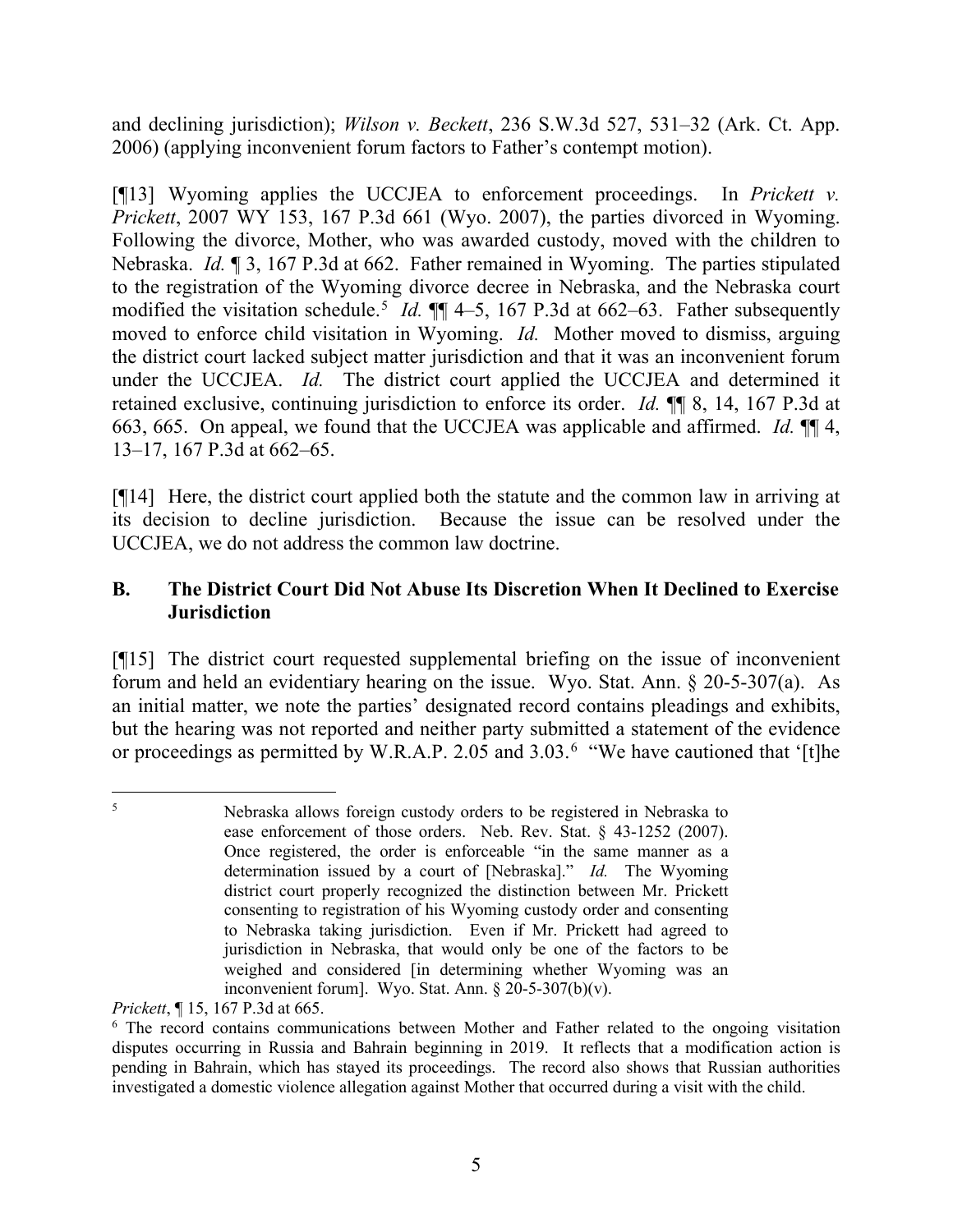appellant bears the responsibility of bringing forth a sufficient record for the Court's review. When [s]he does not, we assume that the district court's orders and rulings were correct.'" *Rush v. Golkowski*, 2021 WY 27, ¶ 16, 480 P.3d 1174, 1178 (Wyo. 2021) (quoting *Rammell v. Mountainaire Animal Clinic, P.C.*, 2019 WY 53, ¶ 30, 442 P.3d 41, 49 (Wyo. 2019)). However, "[t]o the extent that we can assess the district court's exercise of discretion based on the . . . record before us, we shall do so." *Id.*

[¶16] The district court set forth findings in the Order of Dismissal. It found the following: a modification action is pending in Bahrain and the Bahrain court had already interviewed the child; there was an unresolved domestic violence allegation against Mother in Russia that Mother contests; "[a]ll of the evidence [related to custody and visitation] is either in Russia or Bahrain"; and any evidence that could be available in Wyoming predated this matter.<sup>[7](#page-6-0)</sup> The court also heard evidence on the distance between Wyoming and Bahrain, as well as the cost of airfare and other logistical hurdles to court proceedings in Wyoming.

[¶17] The court then began its analysis by applying the UCCJEA factors to the circumstances of this case. It looked first at the domestic violence allegation. The court noted that if family violence occurred, it would not be able to protect the child given the child's geographic distance from Wyoming and because it lacked jurisdiction over witnesses, law enforcement services, and protective services in Russia.

[¶18] Turning to the second factor—the length of time the child had resided outside the state—the court found that, except for intermittent visits, the child left Wyoming in 2018. The child no longer attends school in Teton County and does not have regular activities there. The court went on to discuss the third factor, the distance between the court in this state and the court that would assume jurisdiction. It noted the distance between Wyoming, Bahrain, and Russia rendered in-person court attendance prohibitive and that time differences made remote hearings impractical. The court did not receive evidence on the relative financial circumstances of the parties (the fourth factor) or any agreement of the parties as to which state should assume jurisdiction (the fifth factor). Moving to the sixth factor—the nature and location of evidence to be presented—the court determined all evidence that would inform the court in the matter was in Bahrain or Russia.

[¶19] With regard to the seventh factor, the ability of the court of each state to decide the issues expeditiously and the procedures necessary to present the evidence, the court

<span id="page-6-0"></span><sup>&</sup>lt;sup>7</sup> Mother argues that much of the evidence giving rise to her show cause motion occurred in Wyoming and challenges the district court's finding that this evidence was located in Bahrain and Russia. To the extent Mother challenges the district court's factual findings, we review for clear error. *Krafczik v. Morris*, 2009 WY 53, ¶ 18, 206 P.3d 372, 377 (Wyo. 2009). Here, the record supports the district court's conclusion.